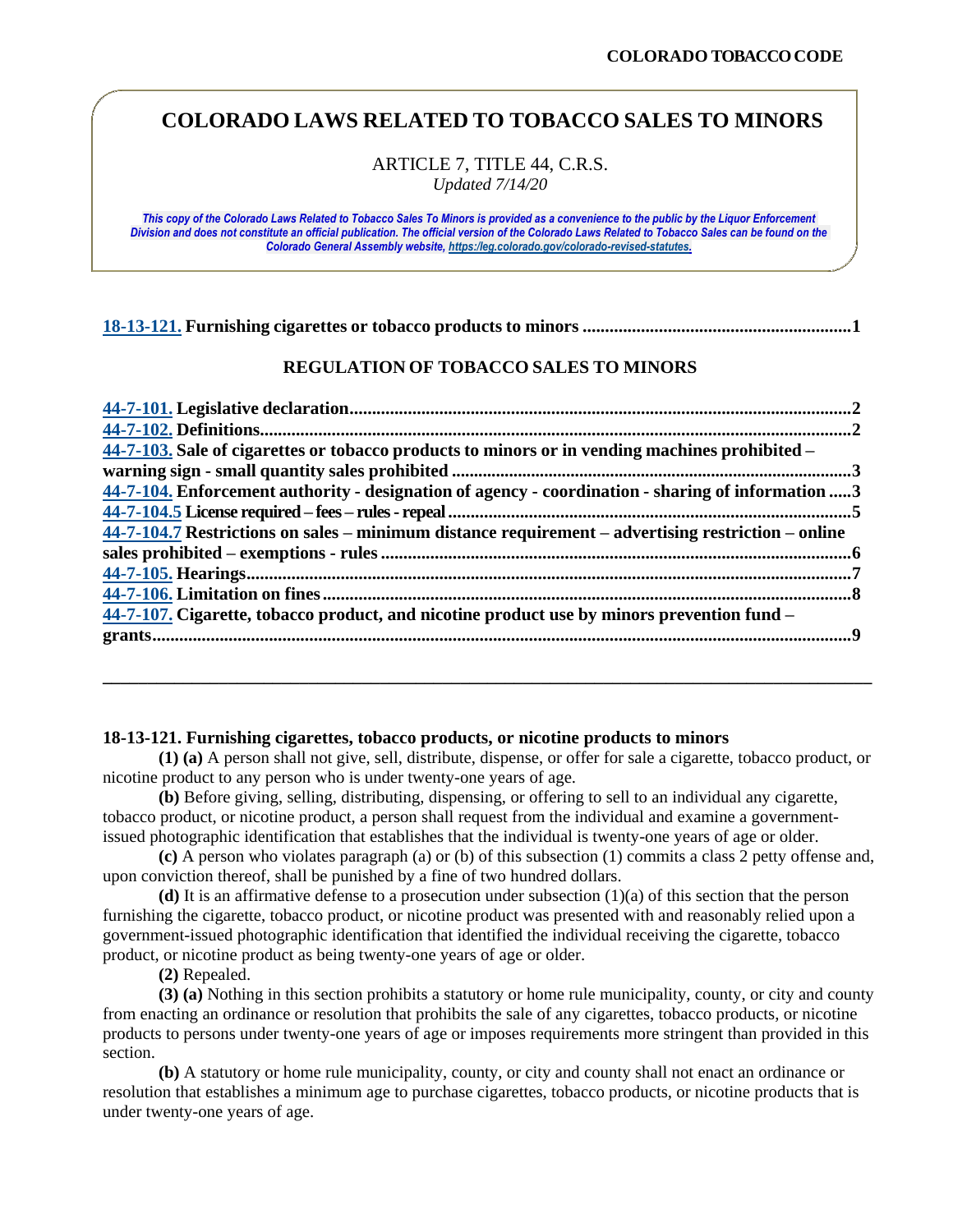**(3.5)** Nothing in this section affects federal laws concerning cigarettes, tobacco products, or nicotine products, as they apply to military bases and Indian reservations within the state.

**(4)** (Deleted by amendment, L. 98, p. 1185, 2, effective July 1, 1998.)

**(5)** (a) As used in this section, "cigarette, tobacco product, or nicotine product" means:

**(I)** A product that contains nicotine or tobacco or is derived from tobacco and is intended to be ingested or inhaled by or applied to the skin of an individual; or

**(II)** Any device that can be used to deliver tobacco or nicotine to the person inhaling from the device, including an electronic cigarette, cigar, cigarillo, or pipe.

**(b)** Notwithstanding any provision of paragraph (a) of this subsection (5) to the contrary, "cigarette, tobacco product, or nicotine product" does not mean a product that the food and drug administration of the United States department of health and human services has approved as a tobacco use cessation product.

# **REGULATION OF TOBACCO SALES TO MINORS**

#### <span id="page-1-0"></span>**44-7-101. Legislative declaration.**

**(1)** The general assembly finds that:

**(a)** The use of cigarettes, tobacco products, or nicotine products creates dangerous risks to the health of the people of the state of Colorado;

**(b)** Studies have shown that most people who use cigarettes, tobacco products, or nicotine products started using them before the age of eighteen; and

**(c)** The costs of health care for persons suffering from diseases caused by the use of cigarettes, tobacco products, or nicotine products are borne by all people of the state of Colorado.

**(2)** The general assembly also recognizes that federal regulations now require states, through designated state agencies, to develop programs to reduce the use of cigarettes, tobacco products, or nicotine products by minors as demonstrated by random inspection of businesses that sell cigarettes, tobacco products, or nicotine products at retail.

## <span id="page-1-1"></span>**44-7-102. Definitions.**

As used in this article 7, unless the context otherwise requires:

**(1)** "Cigarette, tobacco product, or nicotine product" has the same meaning as provided in section 18-13- 121 (5).

**(2) (a)** "Distributor" means a person who sells or distributes cigarettes, tobacco products, or nicotine products to licensed retailers in this state.

**(b)** "Distributor" includes a "distributor" or "distributing subcontractor" as those terms are defined in section 39-28.5-101.

**(3)** "Division" means the division of liquor enforcement within the department.

**(4)** "Electronic smoking device" has the meaning set forth in section 25-14-203 (4.5).

**(5)** "Hearing officer" means a person designated by the executive director to conduct hearings held pursuant to section 44-7-105.

**(6)** "Local authority" means the governing body of a local government or any authority designated by a municipal or county charter, municipal ordinance, or county resolution to regulate retailers.

**(7)** "Local government" means a statutory or home rule municipality, county, or city and county.

**(8)** "Minor" means a person under twenty-one years of age.

**(9)** "New retail location" means a retail location in the state at which cigarettes, tobacco products, or nicotine products were not sold before July 14, 2020.

**(10)** "Retailer" means the owner or operator of a business of any kind at a specific location that sells cigarettes, tobacco products, or nicotine products to a user or consumer.

**(11)** "School" has the meaning set forth in section 44-3-103 (50).

**(12)** "State license" means a license issued by the division in accordance with section 44-7-104.5.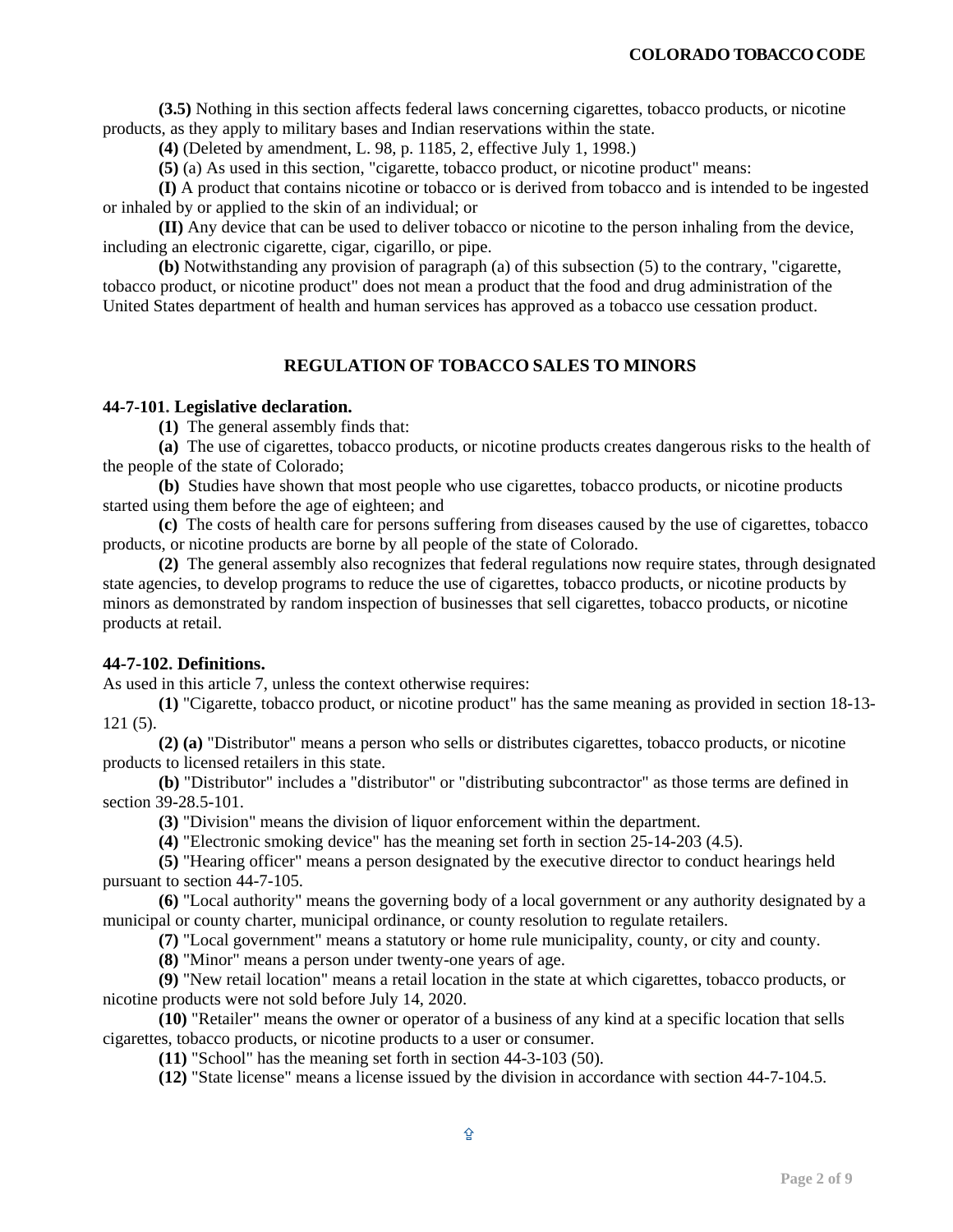**(13) (a)** "Wholesaler" means a person engaged in the wholesale distribution of cigarettes, tobacco products, or nicotine products in this state.

**(b)** "Wholesaler" includes a "wholesaler" and "wholesale subcontractor" as those terms are defined in section 39-28-101.

# <span id="page-2-0"></span>**44-7-103. Sale of cigarettes, tobacco products, or nicotine products to persons under twenty-one years of age or in vending machines prohibited - warning sign - small quantity sales prohibited - rules**

<span id="page-2-1"></span>**(1)** A retailer shall not sell or permit the sale of cigarettes, tobacco products, or nicotine products to a minor; except that it is not a violation if the retailer establishes that the person selling the cigarette, tobacco product, or nicotine product was presented with and reasonably relied upon a valid government-issued photographic identification, as determined by the executive director by rule, that identified the person purchasing the cigarette, tobacco product, or nicotine product as being twenty-one years of age or older. A retailer shall require an individual who seeks to purchase cigarettes, tobacco products, or nicotine products and who appears to be under fifty years of age to present to the retailer a valid government-issued photographic identification at the time of purchase.

**(2)** A retailer shall not sell or offer to sell any cigarettes, tobacco products, or nicotine products by use of a vending machine or other coin-operated machine; except that cigarettes may be sold at retail through vending machines only in an age-restricted area of a licensed gaming establishment, as defined in section 44-30-103 (18).

**(3)** Any person who sells or offers to sell cigarettes, tobacco products, or nicotine products shall display a warning sign as specified in this subsection (3). The warning sign must be displayed in a prominent place in the building and on any vending or coin-operated machine at all times, must have a minimum height of three inches and a width of six inches, and must read as follows: WARNING

## IT IS ILLEGAL TO SELL CIGARETTES, TOBACCO PRODUCTS, OR NICOTINE PRODUCTS TO ANY PERSON UNDER TWENTY-ONE YEARS OF AGE. STATE LAW REQUIRES THAT, TO PURCHASE CIGARETTES, TOBACCO PRODUCTS, OR NICOTINE PRODUCTS AT THIS RETAIL LOCATION, A PERSON MUST PRESENT A VALID GOVERNMENT-ISSUED PHOTOGRAPHIC IDENTIFICATION AT THE TIME OF PURCHASE IF THE PERSON APPEARS TO BE UNDER FIFTY YEARS OF AGE.

**(4)** No retailer shall sell or offer to sell individual cigarettes, or any pack or container of cigarettes containing fewer than twenty cigarettes, or roll-your-own tobacco in any package containing less than 0.60 ounces of tobacco.

**(4.5)** A retailer shall not permit a person under eighteen years of age to sell or participate in the sale of cigarettes, tobacco products, or nicotine products. This section does not prohibit an employee of a retailer who is eighteen years of age or older but under twenty-one years of age from handling or otherwise having any contact with cigarettes, tobacco products, or nicotine products that are offered for sale at the retailer's business.

**(5)** Nothing in this section affects federal laws concerning cigarettes, tobacco products, or nicotine products, as they apply to military bases and Indian reservations within the state.

# **44-7-104. Enforcement authority - designation of agency - coordination - sharing of information rules**

**(1)** The division has the power to enforce all state statutes relating to the prohibition of the sale of cigarettes, tobacco products, or nicotine products to minors. The division is designated as the lead state agency for the enforcement of state statutes in compliance with federal laws relating to the prohibition of the sale of cigarettes, tobacco products, or nicotine products to minors.

**(2)** The division shall coordinate the enforcement of state laws relating to the prohibition of the sale of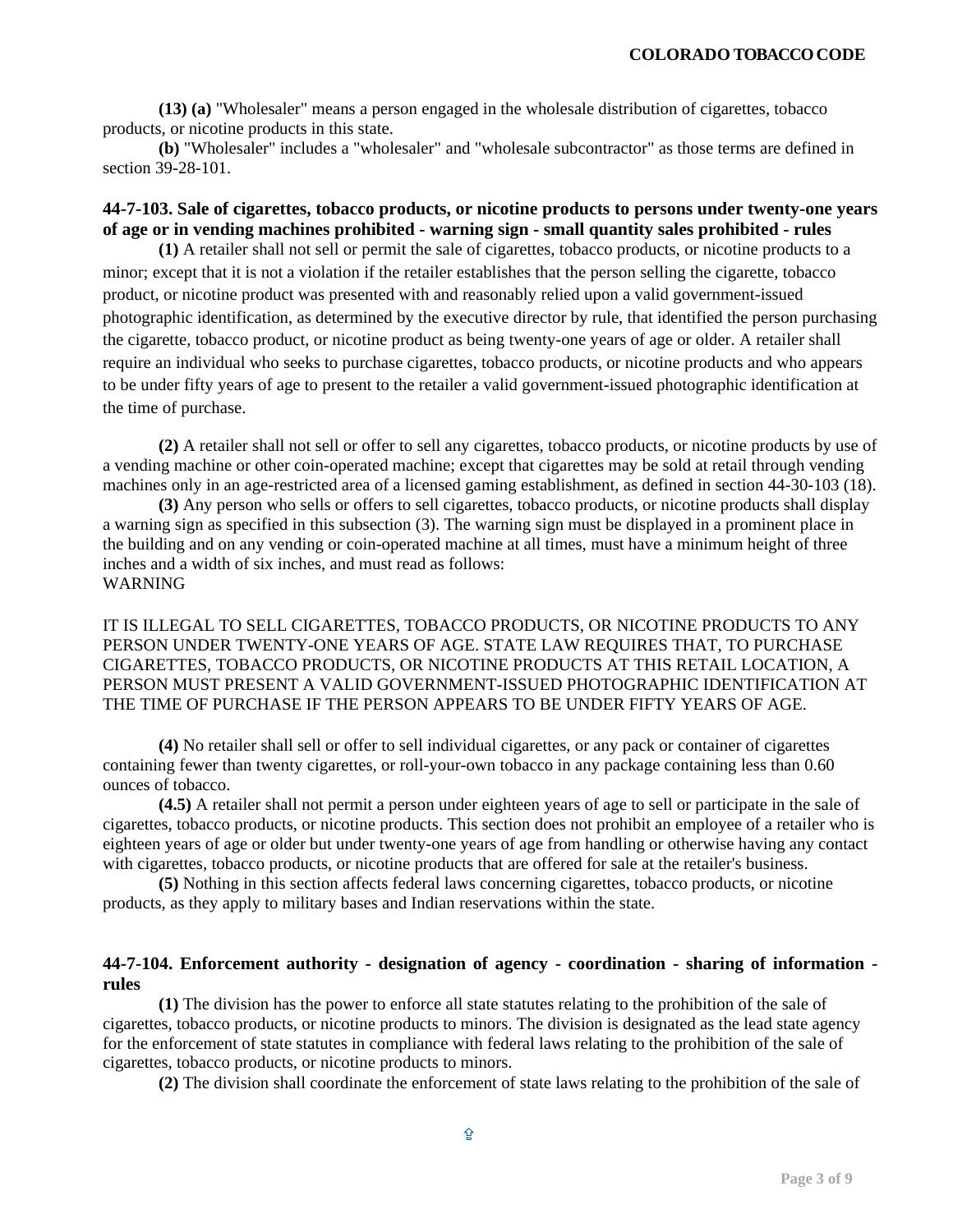cigarettes, tobacco products, or nicotine products to minors by multiple state agencies to avoid duplicative inspections of the same retailer by multiple state agencies.

**(3) (a)** The division shall work with the department of human services and the department of public health and environment to ensure compliance with federal regulations for continued receipt of all federal funds contingent upon compliance with laws related to the prohibition of the sale of cigarettes, tobacco products, or nicotine products to minors.

**(b)**

**(I)** To the degree that is achievable within the amount of fees collected, each year, the division shall perform, cause to be performed, or coordinate with a local authority in the performance of at least two compliance checks at each retail location at which cigarettes, tobacco products, or nicotine products are sold or at least the minimum number of annual compliance checks required by federal regulations, whichever is greater. The division shall perform a compliance check by engaging a person under twenty-one years of age to enter a retail location to purchase cigarettes, tobacco products, or nicotine products.

**(II)** If a compliance check of a retail location performed pursuant to subsection (3)(b)(I) of this section reveals a violation of this article 7, the division, or a local authority in coordination with the division pursuant to section 44-7-104.5 (4)(c), shall conduct an additional compliance check of the retail location within three to six months after the compliance check at which the violation was discovered.

**(c)** In order to pay for the inspections required by subsection (3)(b) of this section, the division shall apply for a grant from the tobacco education, prevention, and cessation program established in part 8 of article 3.5 of title 25.

**(4)** In order to enforce laws relating to the prohibition of the sale of cigarettes, tobacco products, or nicotine products to minors, the department of revenue shall maintain and publish on the division's public website the business names and addresses of state-licensed retailers that sell cigarettes, tobacco products, or nicotine products and may share the list or information included in the list with any state or local agency responsible for the enforcement of laws relating to the prohibition of the sale of cigarettes, tobacco products, or nicotine products to minors.

**(5) (a)** To ensure the protection of public health, the executive director shall promulgate rules concerning the division's enforcement of this article 7, including rules:

**(I)** To set necessary and reasonable fee amounts that will cover the direct and indirect cost of enforcement and administration; except that the fee amount must not exceed four hundred dollars per year. The executive director may by rule increase the maximum fee amount to six hundred dollars if the division determines that statewide compliance with this article 7 falls below ninety percent.

**(II)** For retailers with more than ten retail locations under the same corporate or business entity, that allow the corporate or business entity to pay a single, large-operator license fee instead of paying a separate fee for each retail location. Notwithstanding subsection  $(5)(a)(I)$  of this section, the fee amount must be sufficient to cover the division's direct and indirect costs of enforcing and administering this article 7 in relation to a large operator. Nothing in this subsection  $(5)(a)(II)$  prevents the division from enforcing this article 7 on a per-retail location basis.

**(III)** In accordance with subsections (2) and (3)(b) of this section, regarding the number and manner of compliance checks of retail locations that the division shall perform, cause to be performed, or coordinate with a local authority in the performance of each year. The rules must ensure that any coordination between the division and a local authority on the performance of compliance checks satisfies federal requirements and that local authorities apprise the division in an appropriate form and manner of compliance checks conducted.

**(IV)** To ensure that complaints received by the division are forwarded to the appropriate local authority and that complaints received by the local authority are forwarded to the division for the timely investigation into and action taken on the complaints. The rules must ensure that local authorities apprise the division of complaints and any action taken on those complaints.

**(V)** Regarding retailers' obligations to comply with the division's document production requests related to implementation and enforcement of this article 7.

**(b)** The executive director may promulgate rules authorizing a person to apply for a temporary state license and requiring the payment of a temporary state license fee. If the executive director promulgates such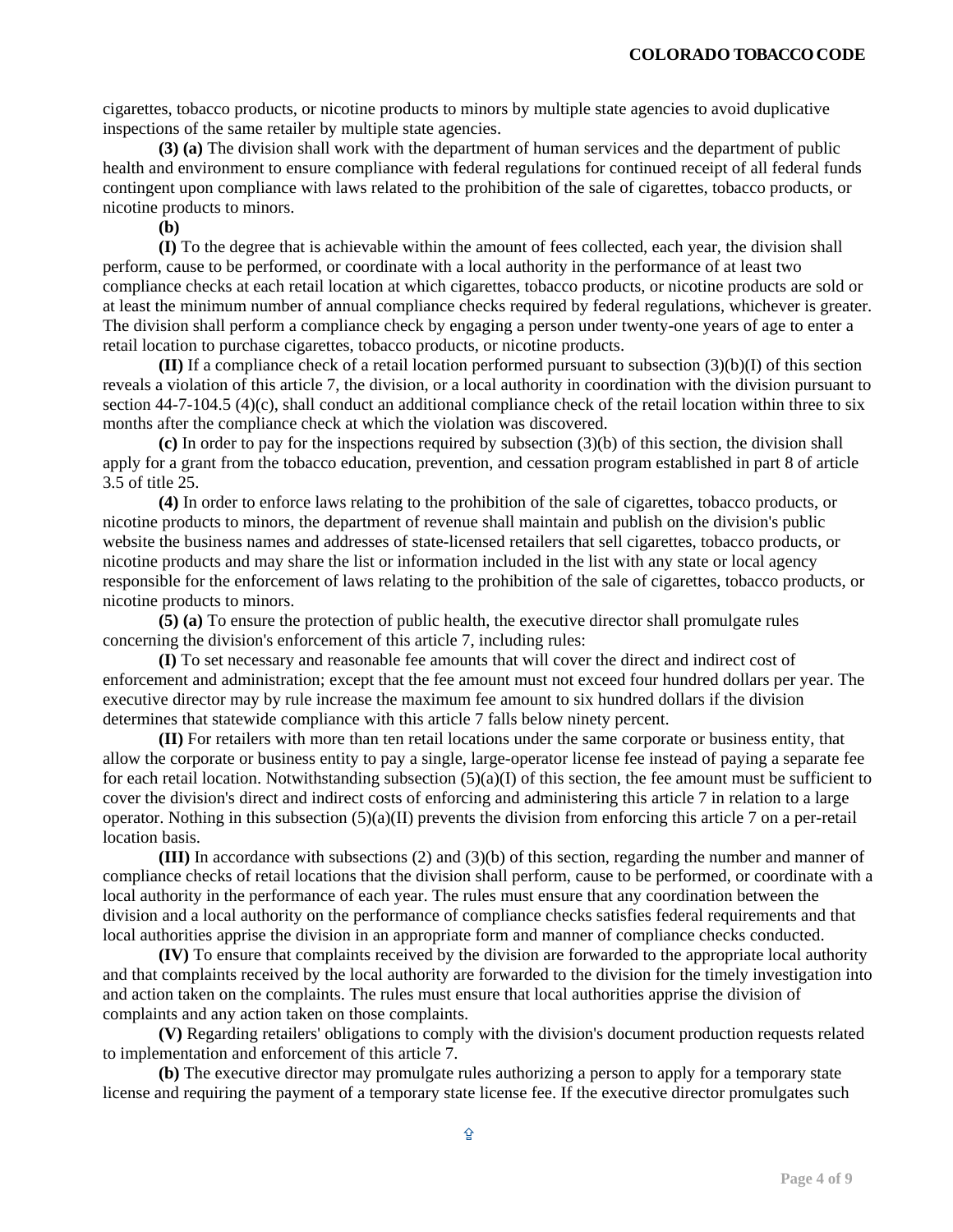rules, the rules must specify that the temporary state license remains in effect for no more than thirty days and is not renewable.

**(c)** In promulgating rules pursuant to this subsection (5), the executive director may consult with the department of human services, the department of public health and environment, local governments, and any other state or local agencies the executive director deems appropriate.

**(d)** On or before July 1, 2021, the executive director shall, in consultation with licensed wholesalers and retailers, promulgate rules regarding the targeted enforcement against the smuggling of cigarettes, tobacco products, or nicotine products.

#### <span id="page-4-0"></span>**44-7-104.5. License required – fees – rules – repeal**

**(1) (a) (I)** On or after July 1, 2021, a retailer doing business in this state shall not sell or offer for sale cigarettes, tobacco products, or nicotine products in this state without first obtaining a state license as a retailer from the division.

**(II)** A state license is valid for one year and may be renewed by application in the form and manner prescribed by the division and by payment of a fee set by rule pursuant to section  $44-7-104$  (5)(a)(I).

**(b)** An owner of multiple retail locations in the state at which cigarettes, tobacco products, or nicotine products are sold or offered for sale must apply for a separate state license for each retail location. If the executive director wishes to authorize an owner of multiple retail locations in the state to apply simultaneously for state licenses for each retail location owned by submitting a joint application, the executive director may establish by rule:

**(I)** The process by which the owner may apply for state licenses for multiple retail locations in a joint application; and

**(II)** A joint application fee.

**(2) (a)** Except as provided in subsection (4)(b) of this section, the division shall approve or deny a state license application within sixty days after receiving the application. The division may deny an application only for good cause. If the division denies an application, the division shall inform the applicant in writing of the reasons for the denial, and the applicant, within fourteen days after receiving the written denial, may request that a hearing be held on the matter in accordance with section 44-7-105.

**(b)**

**(I)** If a retailer that sold or offered to sell cigarettes, tobacco products, or nicotine products at a retail location in the state before July 1, 2021, has applied for a state license from the division and paid the state license fee on or before July 1, 2021, the retailer may continue to sell or offer to sell cigarettes, tobacco products, or nicotine products on or after July 1, 2021, without a state license during the pendency of the division's review of the retailer's state license application.

**(II)** This subsection (2)(b) is repealed, effective July 1, 2022.

**(3) (a)** Upon obtaining a state license from the division for a retail location, a retailer shall conspicuously display the state license at the retail location.

**(b)**

**(I)** State licenses are not transferable. If a licensee ceases to be a retailer at a retail location by reason of discontinuation, sale, or transfer of the licensee's business, the licensee shall notify the division in writing on or before the date on which the discontinuance, sale, or transfer takes effect.

**(II)** If a person to whom a retailer's retail location is sold applies for a state license for the retail location within thirty days after taking ownership of the retail location, which date of taking ownership must be demonstrated in the application in a manner determined by the division, the person may continue to sell or offer to sell cigarettes, tobacco products, or nicotine products without a state license during the pendency of the division's review of the person's state license application.

**(4)** (a) If a local government imposes licensing requirements on retailers, the licensing requirements must be as stringent as, and may be more stringent than, the statewide licensing requirements set forth in this article 7.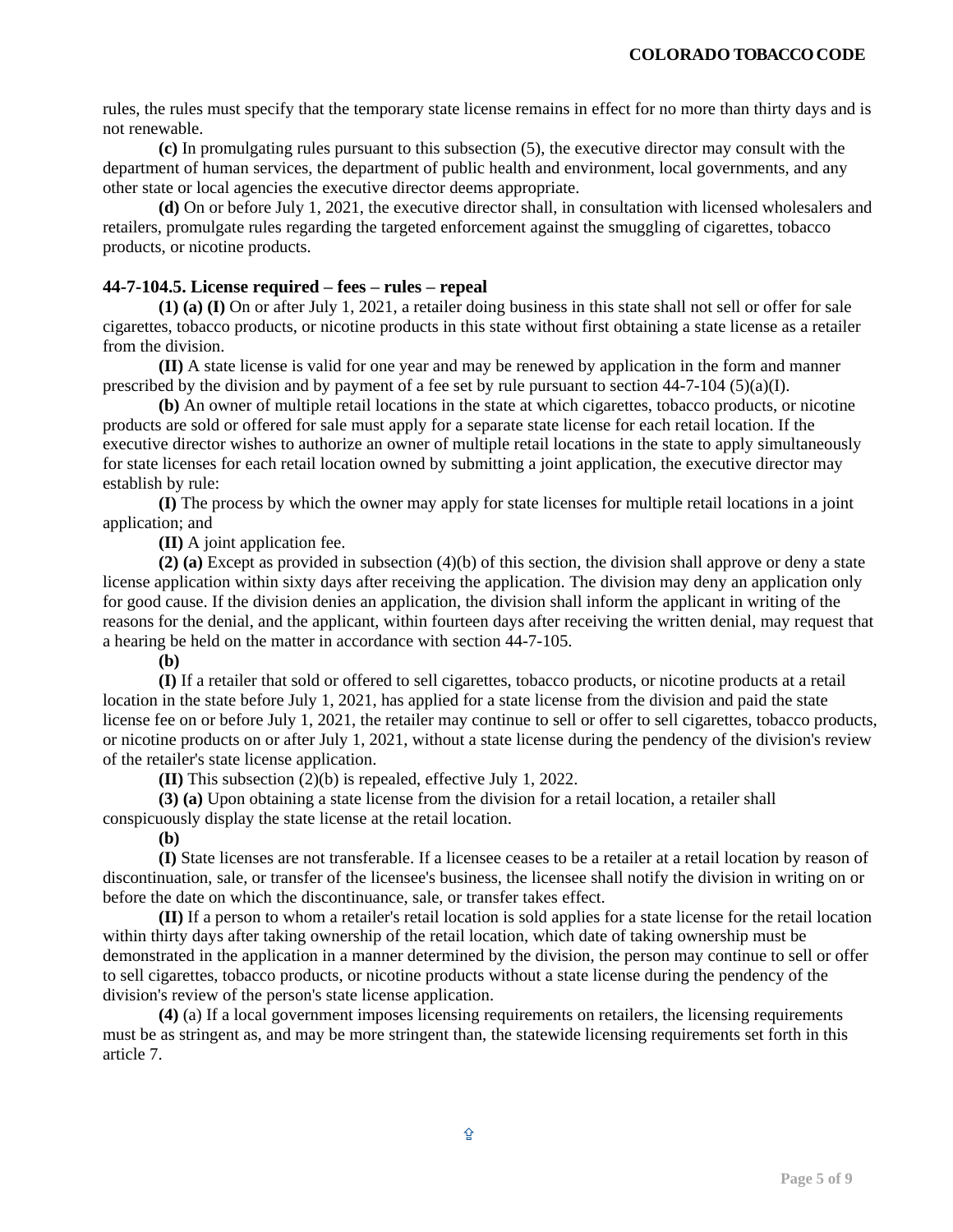**(b)** If a retailer applies for a state license from the division pursuant to this section for a retail location that is within the jurisdiction of a local government that imposes licensing requirements on retailers, the division shall:

**(I)** Issue a state license to the retailer upon the retailer demonstrating to the division that the retailer has obtained a local license and paying the state license fee; and

 $$ on the same date as the local license renewal date. The division shall prorate the initial state license fee if setting the state license renewal date in line with the local license renewal date requires renewal within less than twelve months after the initial state license was issued.

**(B)** If a local government first imposes a local licensing requirement on cigarettes, tobacco products, or nicotine products on or after July 1, 2021, the local government shall set the local license renewal date for a retailer on the same date as the state license renewal date.

**(c)** The division shall collaborate with any local authority regarding the performance of compliance checks and complaints received in accordance with rules promulgated by the executive director pursuant to section 44-7-104 (5)(a)(III).

**(5) (a)** Ninety days before the expiration date of an existing state license, the division shall notify the licensee of the expiration date of the state license by electronic mail or by first-class mail, as determined by the executive director, at the mailing address that the division has on file for the licensee. The division shall establish a process for a licensee to confirm receipt of a notice sent pursuant to this subsection (5)(a). The division shall describe the confirmation process in the notice itself and on the division's website.

**(b)** If the state license concerns a retail location that is located within the jurisdiction of a local authority that imposes licensing requirements on retailers, the division shall renew the licensee's state license upon the licensee demonstrating to the division that the licensee is operating under a valid local license and paying the renewal state license fee.

**(c)** If the retailer's state license concerns a retail location that is located within the jurisdiction of a local authority that imposes licensing requirements on retailers and the local authority:

**(I)** Suspends the retailer's local license, the division shall, pursuant to the notice and hearing process set forth in section 44-7-105 (1)(b), suspend the retailer's state license until the retailer can demonstrate to the division's satisfaction that the local license has been reinstated; or

**(II)** Revokes the retailer's local license, the division shall, pursuant to the notice and hearing process set forth in section 44-7-105 (1)(b), revoke the retailer's state license.

**(6)** The division shall transfer any fees collected in accordance with this article 7 to the state treasurer, who shall credit the fees to the liquor enforcement division and state licensing authority cash fund created in section 44-6-101.

# <span id="page-5-0"></span>**44-7-104.7. Restrictions on sales – minimum distance requirement – advertising restriction – online sales prohibited – exemptions - rules**

**(1) (a)** Unless a local authority has approved an application for a new retail location pursuant to an ordinance or resolution adopted pursuant to subsection  $(1)(d)$  of this section, the division shall not approve a state license application for the new retail location if the new retail location is located within five hundred feet of a school. The distance between the new retail location and the school is measured from the nearest property line of land used for school purposes to the nearest portion of the building where cigarettes, tobacco products, or nicotine products will be sold, using a route of direct pedestrian access.

**(b)** This subsection (1) does not apply to retail locations at which cigarettes, tobacco products, or nicotine products were sold before July 14, 2020.

**(c)** If a retail location that was in existence as of July 14, 2020, is transferred to a new owner after July 14, 2020, the new owner need not comply with this subsection (1).

**(d)** A local authority may by ordinance or resolution:

**(I)** Eliminate one or more types of schools from the distance restriction set forth in subsection (1)(a) of this section; or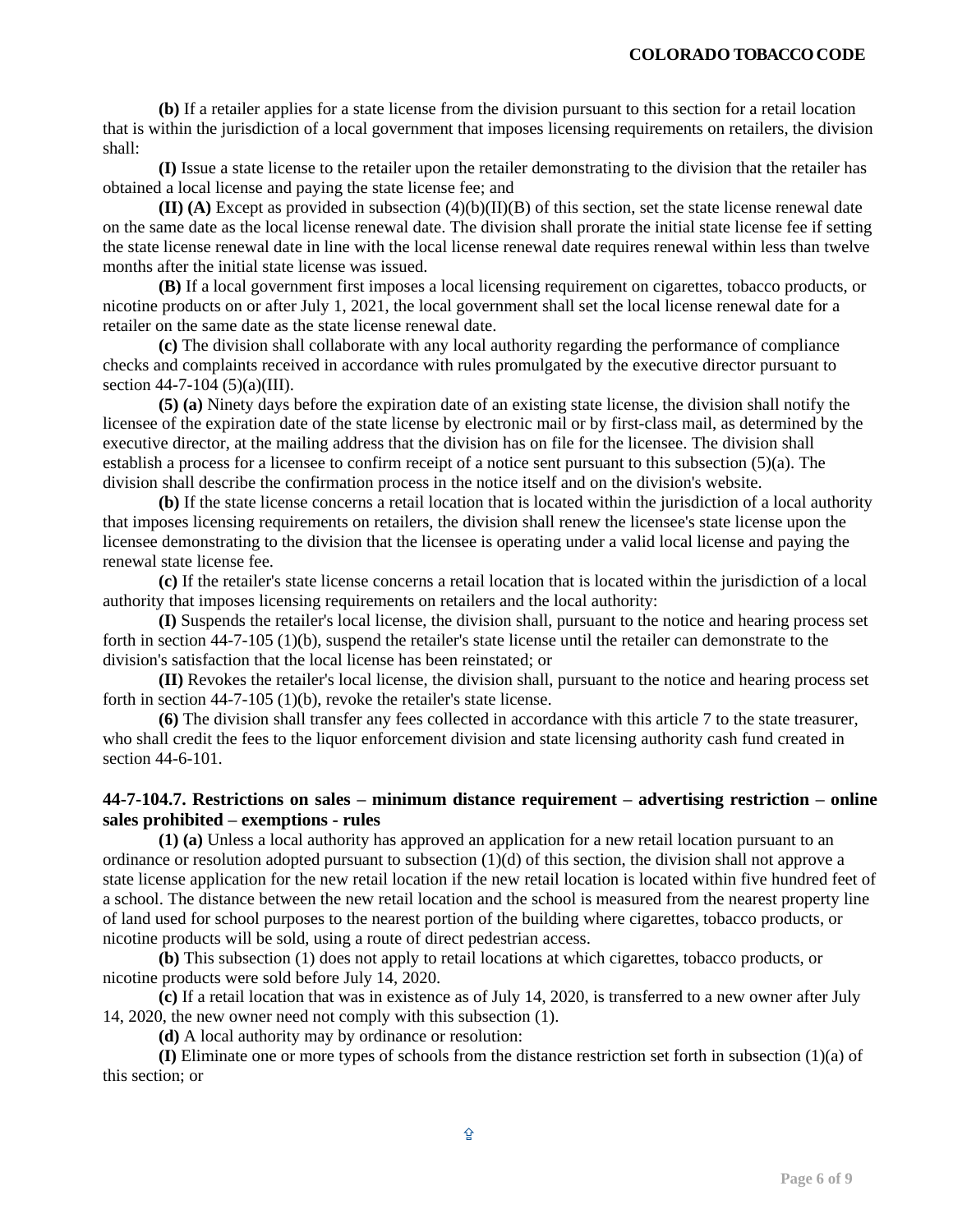**(II)** Adopt shorter distance restrictions.

**(2)** A retailer shall not advertise an electronic smoking device product in a manner that is visible from outside the retail location at which the product is offered for sale.

**(3) (a)** Except as provided in subsection (3)(b) or (3)(c) of this section, a person shall not ship or deliver cigarettes, tobacco products, or nicotine products directly to a consumer in this state.

**(b) (I)** A retailer licensed to sell cigarettes, tobacco products, or nicotine products pursuant to this article 7 that complies with this subsection (3)(b) and rules promulgated pursuant to this subsection (3)(b) may deliver cigarettes, tobacco products, or nicotine products to a person twenty-one years of age or older if:

**(A)** The person receiving the delivery of cigarettes, tobacco products, or nicotine products is located at a place that is not licensed pursuant to this article 7;

**(B)** The delivery is made by an owner or employee of the licensed retailer who is at least twenty-one years of age; and

**(C)** The person making the delivery verifies that the person receiving the delivery is twenty-one years of age or older by requiring the person receiving the delivery to present a valid government-issued photographic identification. The licensee or employee shall make a determination from the information presented whether the person receiving the delivery is twenty-one years of age or older.

**(II)** The executive director shall promulgate rules as necessary for the proper delivery of cigarettes, tobacco products, or nicotine products, and the division is authorized to issue a permit to any retailer that is licensed under this article 7 and delivers cigarettes, tobacco products, or nicotine products pursuant to this subsection (3)(b). A permit issued under this subsection (3)(b) is subject to the same suspension and revocation provisions as are set forth in section 44-7-105 (1)(b).

**(c)** The prohibition set forth in subsection (3)(a) of this section does not apply to the direct shipment or delivery of cigars and pipe tobacco to a consumer who is twenty-one years of age or older.

#### **44-7-105. Enforcement – fines – suspension and revocation – injunctive relief – hearings - appeals**

**(1) (a) (I)** Subject to the fine limitations contained in section 44-7-106, the division, on its own motion or on a complaint from another governmental agency responsible for the enforcement of laws relating to the prohibition of the sale of cigarettes, tobacco products, or nicotine products to minors, may penalize retailers for violations of this article 7.

**(II)** The division, in the name of the people of the state of Colorado and through the attorney general of the state of Colorado, may apply for an injunction in any court of competent jurisdiction to enjoin any person from committing an act prohibited by this article 7. If the division establishes that the defendant has been or is committing an act prohibited by this article 7, the court shall enter a decree enjoining the defendant from further committing the act. An injunctive proceeding may be brought pursuant to this article 7 in addition to, and not in lieu of, penalties and other remedies provided in this article 7 and the rules promulgated pursuant to this article 7 or otherwise provided by law.

**(b)** In addition to any other sanctions prescribed by this article 7 or rules promulgated pursuant to this article 7, the division may, after investigation and a public hearing at which a retailer must be afforded an opportunity to be heard, fine a retailer or, if the retailer holds a state license, suspend or revoke the retailer's state license for a violation of this article 7 or any rule promulgated pursuant to this article 7 committed by the retailer or by any agent or employee of the retailer.

**(2) (a)** A retailer accused of violating this article 7 or any rule promulgated pursuant to this article 7 is entitled to written notice of the time and place of the hearing personally delivered to the retailer at the actual retail location or mailed to the retailer at the last-known address as shown by the records of the division. The retailer is also entitled to be represented by counsel, to present evidence, and to cross-examine witnesses.

**(b)** A retailer that does not claim an affirmative defense pursuant to section 44-7-106 (2) may waive its right to a hearing and pay the appropriate fine.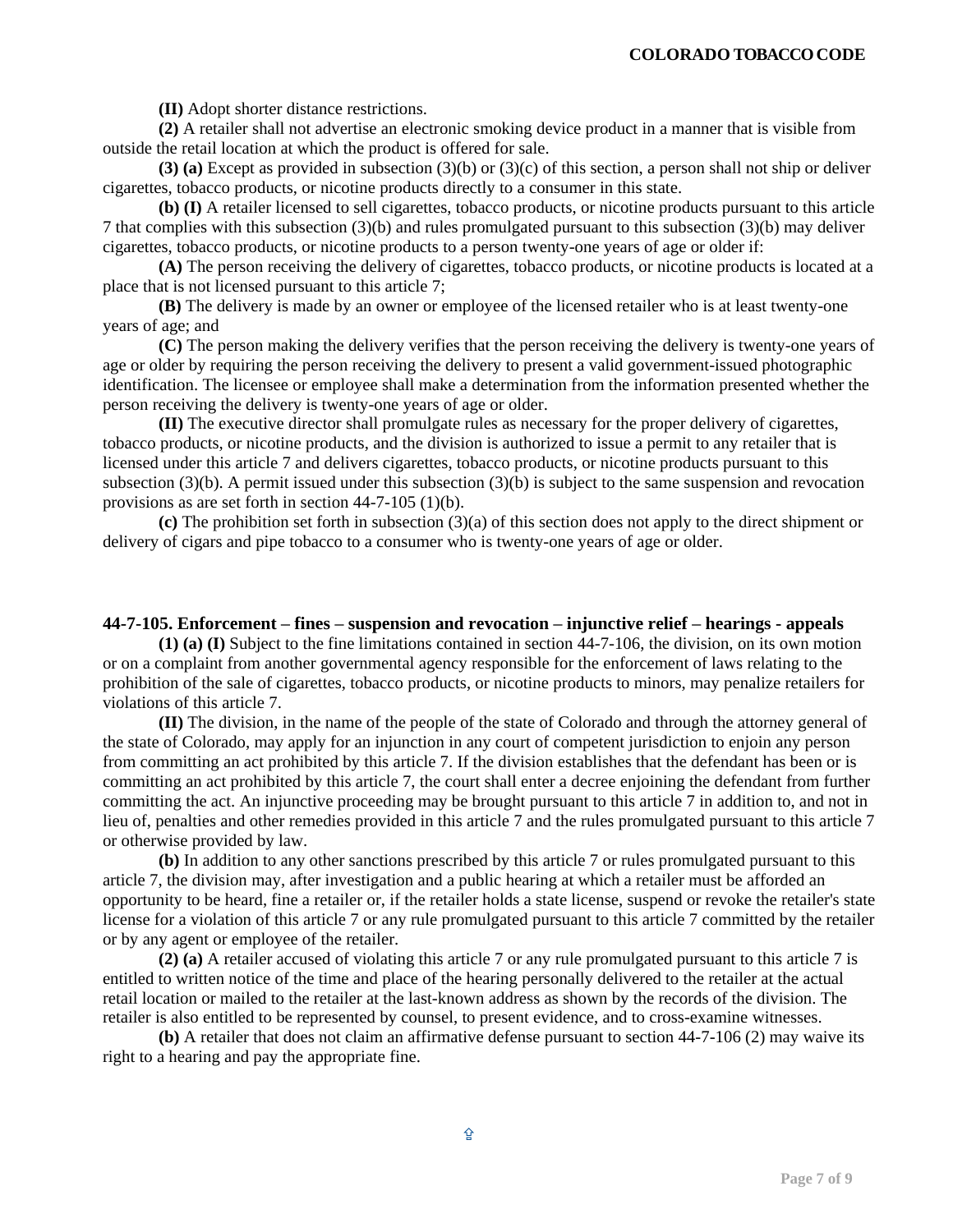**(3)** A hearing pursuant to this section shall be conducted at a location designated by the division before a hearing officer. The hearing officer may administer oaths and issue subpoenas to require the presence of persons and the production of documents relating to any alleged violation of this article 7 or any rule promulgated pursuant to this article 7.

**(4)** If the hearing officer finds, by a preponderance of the evidence, that the retailer violated this article 7 or any rule promulgated pursuant to this article 7, the hearing officer may issue a written order to suspend or revoke the retailer's state license or to levy a fine against the retailer in accordance with section 44-7-106.

**(5)** The decision of the hearing officer is a final agency action. Any appeal of the decision of the hearing officer shall be filed with a district court of competent jurisdiction.

**(6)** Any unpaid fine levied pursuant to this section, together with reasonable attorney fees, may be collected in a civil action filed by the attorney general.

**(7)** The division shall forward any fines collected for violations of this article 7 or any rule promulgated pursuant to this article 7 to the state treasurer, who shall credit them to the cigarette, tobacco product, and nicotine product use by minors prevention fund created in section 44-7-107.**(8)** Nothing in this section or section 44-7-106 prohibits a local government from imposing sanctions on a retailer for a violation of a local ordinance or resolution.

#### <span id="page-7-0"></span>**44-7-106. Limitation on fines.**

**(1) (a)** For a violation of section 44-7-103 (1), the penalty is as follows:

**(I)** A fine in an amount of at least two hundred fifty dollars but not more than five hundred dollars for a first violation committed within a twenty-four-month period;

**(II)** A fine in an amount of at least five hundred dollars but not more than seven hundred fifty dollars for a second violation within a twenty-four-month period and a prohibition against the retailer selling cigarettes, tobacco products, or nicotine products at the retail location at which the violation occurred for at least seven days following the date that the fine is imposed;

**(III)** A fine in an amount of at least seven hundred fifty dollars but not more than one thousand dollars for a third violation within a twenty-four-month period and a prohibition against the retailer selling cigarettes, tobacco products, or nicotine products at the retail location at which the violation occurred for at least thirty days following the date that the fine is imposed; and

**(IV)** A fine in an amount of at least one thousand dollars but not more than fifteen thousand dollars for a fourth or subsequent violation within a twenty-four-month period and a prohibition against the retailer selling cigarettes, tobacco products, or nicotine products at the retail location at which the violation occurred for up to three years following the date that the fine is imposed.

**(b)** For a violation of section 44-7-103 (4), the penalty is as follows:

**(I)** A written warning for a first violation committed within a twenty-four-month period;

**(II)** A fine of two hundred fifty dollars for a second violation within a twenty-four-month period;

**(III)** A fine of five hundred dollars for a third violation within a twenty-four-month period;

**(IV)** A fine of one thousand dollars for a fourth violation within a twenty-four-month period; and

**(V)** A fine of at least one thousand dollars but not more than fifteen thousand dollars for a fifth or subsequent violation within a twenty-four-month period.

**(c) (I)** On or after July 1, 2021, a person who sells or offers to sell cigarettes, tobacco products, or nicotine products without a valid state license issued pursuant to this section is subject to the following civil fines for each retail location at which the person sells or offers to sell cigarettes, tobacco products, or nicotine products without a valid state license:

**(A)** One thousand dollars for the first violation;

**(B)** Two thousand dollars for the second violation within twenty-four months; and

**(C)** Three thousand dollars for the third or subsequent violation within twenty-four months.

**(II)** Each sale of or offer to sell cigarettes, tobacco products, or nicotine products without a valid state license is a distinct violation of this section subject to a fine.

**(III)** If the division finds that a retailer has violated this subsection (1)(c) three times within twenty-four months, the division shall issue the retailer an order prohibiting the retailer from selling cigarettes, tobacco